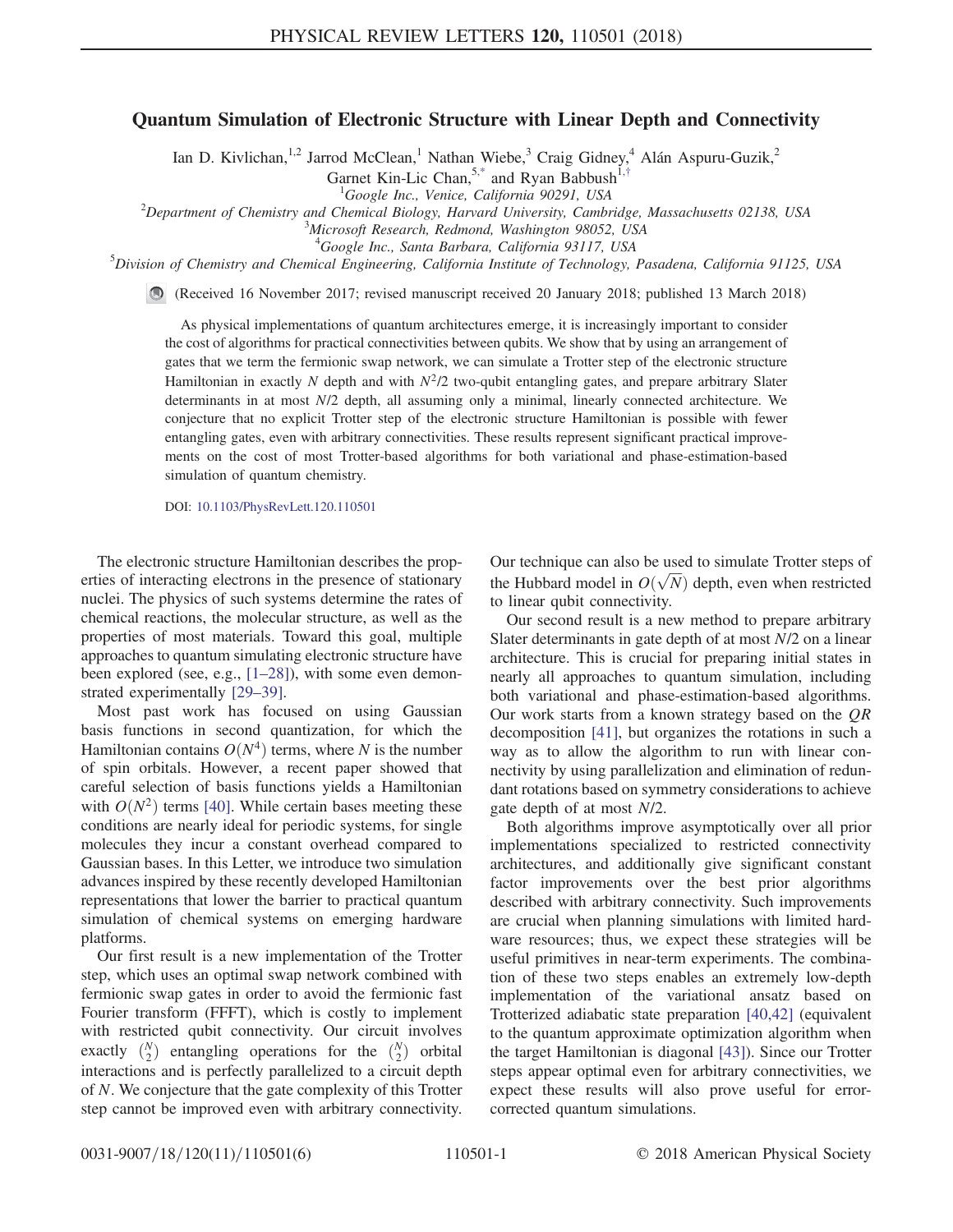<span id="page-1-0"></span>Linear depth Trotter steps by fermionic swap network.— We consider the general problem of simulating any fermionic Hamiltonian of the form

$$
H = \sum_{pq} T_{pq} a_p^{\dagger} a_q + \sum_{p} U_p n_p + \sum_{p \neq q} V_{pq} n_p n_q, \quad (1)
$$

where  $a_p^{\dagger}$  and  $a_p$  are fermionic creation and annihilation operators and  $n_p = a_p^{\dagger} a_p$  is the number operator. This form includes a range of Hamiltonians, such as the Hubbard model, finite difference discretization of quantum chemistry, and the dual basis encoding described in [\[40\]](#page-5-0).

Recent work has shown that single Trotter steps can be implemented for a special case of this Hamiltonian in  $O(N)$ depth on a quantum computer with planar nearest-neighbor connectivity [\[40\]](#page-5-0). The approach of that work involves (i) applying the FFFT in order to switch between the plane wave basis (where the  $a_p^{\dagger} a_q$  are diagonal single-qubit operators) and the dual basis (where the  $n_p n_q$  are diagonal two-qubit operators) and (ii) applying a linear depth swap network which places all qubits adjacent at least once so that the  $n_p n_q$  terms can be simulated. That swap network requires 2N depth with planar connectivity. We will show a new swap network of N depth with linear connectivity which accomplishes the same result. More importantly, we will show that if one uses fermionic swap gates instead of qubit swap gates, this swap network will actually enable local simulation of all Hamiltonian terms (the  $a_p^{\dagger}a_q$  terms as well as the  $n_p n_q$  terms), still in depth N with linear connectivity. This represents a major improvement over the technique of [\[40\],](#page-5-0) which requires two costly applications of the fermionic fast Fourier transform per dimension in each Trotter step in order to simulate the  $a_p^{\dagger} a_q$  terms. Additionally, the procedure here is more general since it works for any Hamiltonian of the form of Eq. [\(1\)](#page-1-0).

Fermionic swap gates originated in literature exploring tensor networks for classical simulation of fermionic systems (see, e.g., [\[44\]](#page-5-3)). They can be expressed independently of the qubit mapping as

$$
f_{\text{swap}}^{p,q} = 1 + a_p^{\dagger} a_q + a_q^{\dagger} a_p - a_p^{\dagger} a_p - a_q^{\dagger} a_q, \qquad (2)
$$

$$
f_{\text{swap}}^{p,q} a_p^{\dagger} (f_{\text{swap}}^{p,q})^{\dagger} = a_q^{\dagger} f_{\text{swap}}^{p,q} a_p (f_{\text{swap}}^{p,q})^{\dagger} = a_q. \tag{3}
$$

Thus, the fermionic swap exchanges orbitals  $p$  and  $q$  while maintaining proper antisymmetrization. The importance of exchanging orbitals is related to the qubit representation of the fermionic operators, which under the Jordan-Wigner transformation depends on an ordering of the orbitals called the canonical ordering [\[2,45\].](#page-4-4) While interaction terms  $n_p n_q$ are 2-local qubit operators under the Jordan-Wigner transform, hopping terms  $a_p^{\dagger} a_q$  are k-local qubit operators where  $k = |p - q| + 1$ . Thus, under the Jordan-Wigner transform, the fermionic swap gate between orbitals p and  $p + 1$  is a 2-local qubit operator. By applying  $|p - q| - 1$  of these neighboring fermionic swap gates, one can thus bring any two qubits  $p$  and  $q$  next to each other in the canonical ordering. In our algorithm we will only apply the fermionic swap to neighboring orbitals in the Jordan-Wigner representation; thus, we drop superscripts henceforth and use the notation  $f_{swap} = \text{Jordan-Wigner}[f_{swap}^{p,p+1}].$ 

The key idea for our algorithm is to construct a nearestneighbor fermionic swap network that is interleaved with gates that simulate the evolution of the Hamiltonian terms within a Trotter-Suzuki decomposition. We construct a fermionic swap network in which each orbital is adjacent in the canonical ordering exactly once. Then, in the layer where orbitals  $p$  and  $q$  are adjacent in the canonical ordering, evolution with the operators  $a_p^{\dagger} a_q + a_q^{\dagger} a_p$  and  $n_p n_q$  can be applied using only 2-local nearest-neighbor entangling gates. The entire network can be implemented with exactly N layers of swaps.

The swap network is composed of alternating layers of fermionic swaps which reverse the ordering of orbitals as an odd-even transposition sort (parallel bubble sort) run on the reversed list of spin-orbital indices N. The first of these two layers consists of fermionic swap gates between the odd-numbered qubits and the even-numbered qubits to their right (qubits  $2j+1$  and  $2j+2$  for  $j \in [0, \lfloor (N-2)/2 \rfloor]$ ). If  $N$  is odd, the last qubit is untouched in this layer, because there is no even-numbered qubit to its right. The second of these layers applies a fermionic swap between the even qubits and the odd-numbered qubit to their right (qubits  $2j + 2$  and  $2j + 3$ , again for  $j \in [0, \lfloor (N-2)/2 \rfloor]$ ). In this second layer, the first qubit is always left untouched (there is no even qubit on its left); if  $N$  is even the last qubit is untouched. Alternating between these layers  $N$  times reverses the canonical ordering, thus swapping each spin-orbital with every other spin-orbital exactly once. All layers of this procedure are illustrated for  $N = 5$ in Fig. [1](#page-2-0).

Suppose that in a particular layer of the swap network, orbital  $p$  (encoded by qubit  $i_p$ ) undergoes a fermionic swap with orbital q (encoded by qubit  $i_q = i_p + 1$ ). Then, evolution for time  $t$  under the fermionic operator  $V_{pq}n_p n_q$  and the fermionic operators  $T_{pq}(a_p^{\dagger} a_q + a_q^{\dagger} a_p)$ can be performed while simultaneously applying the fermionic swap. This composite two-qubit gate which we refer to as the "fermionic simulation gate" can be expressed as

$$
\mathcal{F}_t(i_p, i_q) = e^{-iV_{pq}n_p n_q t} e^{-iT_{pq}(a_p^{\dagger} a_q + a_q^{\dagger} a_p)t} f_{\text{swap}}^{p,q}
$$
\n
$$
\tag{4}
$$

$$
= \begin{pmatrix} 1 & 0 & 0 & 0 \\ 0 & -i\sin(T_{pq}t) & \cos(T_{pq}t) & 0 \\ 0 & \cos(T_{pq}t) & -i\sin(T_{pq}t) & 0 \\ 0 & 0 & 0 & -e^{-iV_{pq}t} \end{pmatrix}
$$
(5)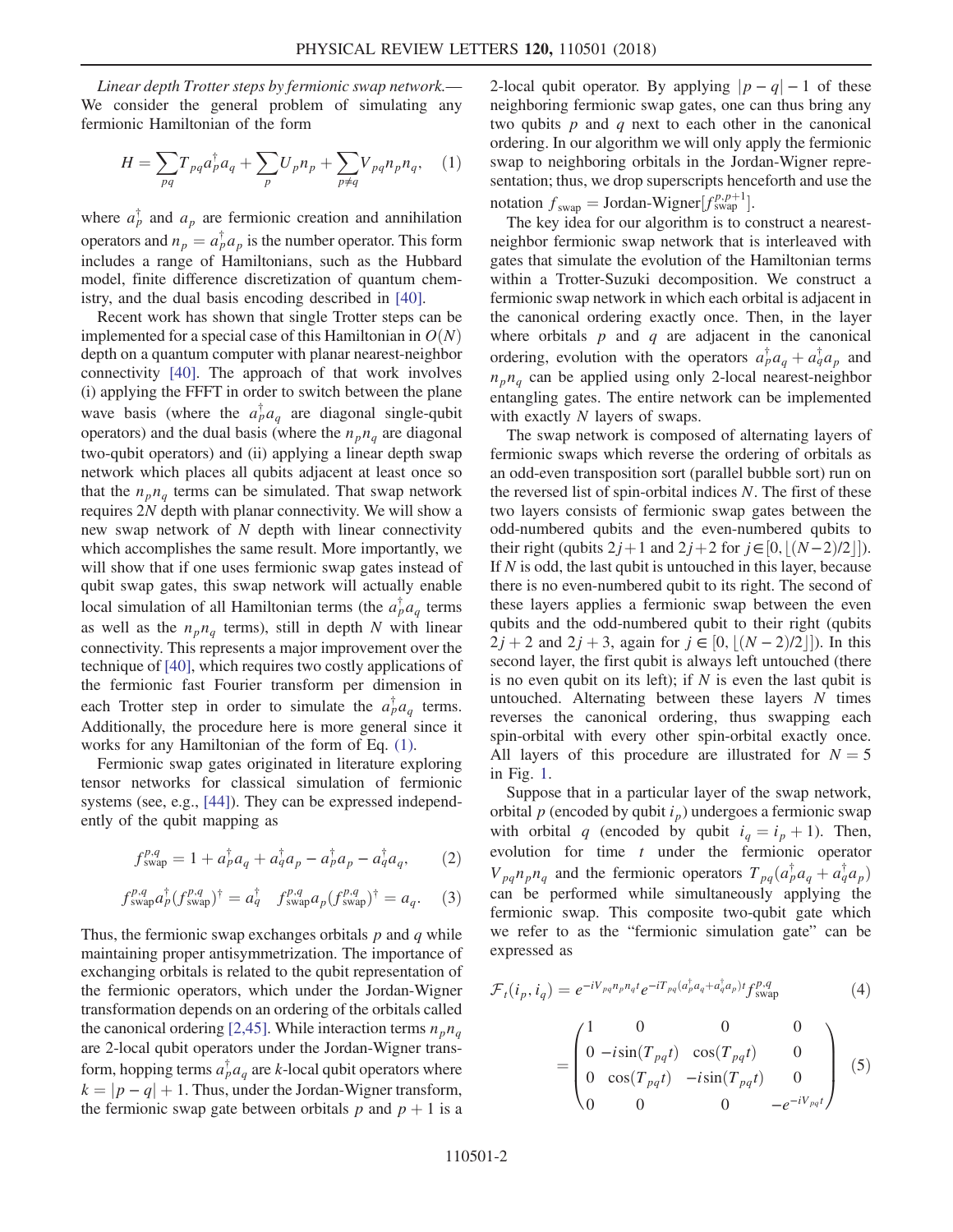<span id="page-2-0"></span>

FIG. 1. A depiction of how the canonical Jordan-Wigner ordering changes throughout five layers of fermionic swap gates. Each circle represents a qubit in a linear array (qubits do not move) and  $\varphi$ <sub>p</sub> labels which spin-orbital occupancy is encoded by the qubit during a particular gate layer. The lines in between qubits indicate fermionic swap gates which change the canonical ordering so that the spin orbitals are represented by different qubits in the subsequent layer. After  $N$  layers, the canonical ordering is reversed, and each spin orbital has been adjacent to all others exactly once.

where the second line holds whenever we use the Jordan-Wigner transform and  $q = p + 1$ . This will always be the case for us due to the reordering of orbitals in our algorithm from the fermionic swap network.

Thus, Fig. [1](#page-2-0) depicts an entire first-order (asymmetric) Trotter step if the lines between qubits are interpreted as the gate  $\mathcal{F}_t(i_p, i_q)$ . A second-order (symmetric) Trotter step of time  $2t$  can be performed by doubling the strength of the final interaction in the first-order step, not performing the corresponding fermionic swap, and then applying all other operations again in reverse order. The network can be extended similarly to higher-order Trotter formulas. Like any two-qubit operation,  $\mathcal{F}_t(i_p, i_q)$  can be implemented with a sequence of at most three entangling gates from any standard library [e.g., CNOT or controlled-Z (CZ)] with single-qubit rotations. Finally, the external potential  $U_p n_p$ can be simulated by applying single-qubit rotations in a single layer. Interestingly, while charges of the nuclei are all that contribute the external potential (thus, distinguishing various molecules and materials from jellium), these charges enter only through this layer of single-qubit rotations, adding no additional complexity to the quantum circuit for a single Trotter step.

We have shown that exactly  $\binom{N}{2}$  two-qubit gates [i.e., fermionic simulation gates  $\mathcal{F}_t(i_p, i_q)$  are sufficient to implement a single Trotter step in gate depth N. For  $T_{pq} = 0$ , a Trotter step under Eq. [\(1\)](#page-1-0) is equivalent to a network of arbitrary CPHASE gates between all pairs of qubits. Since such CPHASE networks seem unlikely to simplify, we conjecture that one cannot decompose Trotter steps of Eq. [\(1\)](#page-1-0) into fewer than  $\binom{N}{2}$  two-qubit gates (assuming no structure in the coefficients). As our gates are fully parallelized, assumption of this conjecture also implies that no algorithm can achieve lower depth for these Trotter steps without additional spatial complexity.

Finally, in the Supplemental Material, we show that the fermionic swap network can be applied to simulate Trotter steps of the Hubbard model on a linear array with  $O(\sqrt{N})$ depth [\[46\].](#page-5-4) This is an asymptotic improvement in time over all prior approaches to simulate the Hubbard model on a linear array and represents an improvement in space over methods specialized to a planar lattice [\[47\]](#page-5-5).

Linear depth preparation of Slater determinants with parallel Givens rotations.—All schemes for quantum simulation of electronic structure require that one initialize the system register in some state that has reasonable overlap with an eigenstate of interest (e.g., the ground state). Usually, the initial state is a single Slater determinant such as the Hartree-Fock state. This is a trivially preparable computational basis state if the simulation is performed in the basis of Hartree-Fock molecular orbitals. However, as argued in the literature, there is a trade-off between the number of terms in a Hamiltonian representation and the compactness of the Hartree-Fock state [\[40\].](#page-5-0) Rather than change the basis of the Hamiltonian, which could asymptotically reduce its sparsity, one can use a quantum circuit to rotate the state into the desired basis. Efficient circuits of this kind have previously been considered [\[2,45\]](#page-4-4); e.g., [\[41\]](#page-5-1) describes a procedure for preparing arbitrary Slater determinants with  $N^2$  gates using arbitrary connectivity and [\[40\]](#page-5-0) proposes to use the FFFT to prepare a plane-wave state with  $O(N)$  depth using planar connectivity. We present here an arbitrary-basis Slater determinant preparation protocol which executes in  $N/2$  depth for systems with linear connectivity.

Our scheme is a variant of the  $QR$  decomposition based method of constructing single-particle unitaries described in other work [\[41,48,49\]](#page-5-1). Any particle-conserving rotation of the single-particle basis can be expressed as

$$
\tilde{\varphi}_p = \sum_q \varphi_q u_{pq} \quad \tilde{a}_p^{\dagger} = \sum_q a_q^{\dagger} u_{pq} \quad \tilde{a}_p = \sum_q a_q u_{pq}^*, \quad (6)
$$

where  $\tilde{\varphi}_p$ ,  $\tilde{a}^\dagger_p$ , and  $\tilde{a}^\dagger_p$  correspond to spin orbitals and operators in the rotated basis and u is an  $N \times N$  unitary matrix. From the Thouless theorem [\[50\]](#page-5-6), this single-particle rotation is equivalent to applying the  $2^N \times 2^N$  operator

$$
U(u) = \exp\left(\sum_{pq} [\log u]_{pq} (a_p^{\dagger} a_q - a_q^{\dagger} a_p)\right), \qquad (7)
$$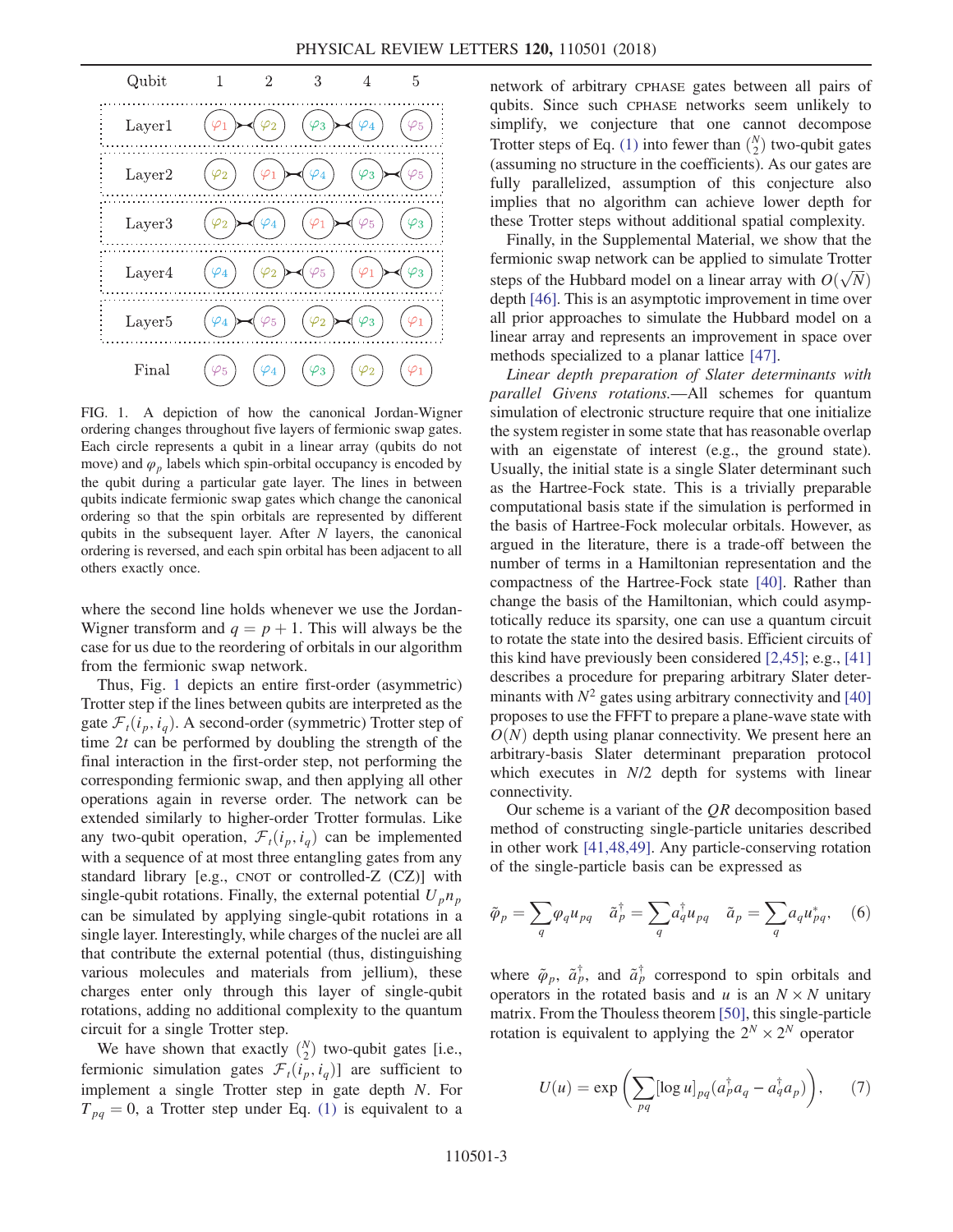<span id="page-3-1"></span>where  $[\log u]_{pq}$  is the  $(p, q)$  element of the matrix  $\log u$ . To efficiently implement  $U(u)$  without the overhead of Trotterization, we will decompose it into a sequence of exactly  $\binom{N}{2}$  rotations of the form

$$
R_{pq}(\theta) = \exp\left[\theta_{pq}(a_p^{\dagger}a_q - a_q^{\dagger}a_p)\right].
$$
 (8)

In the Supplemental Material we show that

$$
R_{pq}(\theta)U(u) = U[r_{pq}(\theta)u], \qquad (9)
$$

where  $r_{pq}(\theta)$  corresponds to a Givens rotation by angle  $\theta$ between rows  $p$  and  $q$  of  $u$  [\[46\]](#page-5-4).

<span id="page-3-0"></span>The QR decomposition strategy for decomposing  $U(u)$ into a sequence of  $R_{pq}(\theta)$  rotations is based on finding a series of  $r_{pq}(\theta)$  rotations which diagonalize u. This elucidates the inverses of u and  $U(u)$  up to some phases,

$$
\left(\prod_{k} r_{k}(\theta_{k})\right)u = \sum_{p=1}^{N} e^{i\phi_{p}}|p\rangle\langle p|, \qquad (10)
$$

$$
\left(\prod_{k} R_{k}(\theta_{k})\right)U(u) = \prod_{p=1}^{N} e^{i\phi_{p}n_{p}},
$$
\n(11)

where the index  $k$  represents a particular pair of orbitals  $p$ , q involved in the rotation at iteration k and  $e^{i\phi_p}$  is a unit phase. Given this sequence of rotations and the phases  $\phi_p$ , we may implement U by applying  $\prod_{p} e^{-i\phi_{p}n_{p}}$  (a single layer of gates) and then reversing the sequence of rotations. Viewed in terms of its corresponding action on  $u$ , Eq. [\(10\)](#page-3-0) corresponds to a classical  $QR$  decomposition by Givens rotations from Eq. [\(8\)](#page-3-1). The right-hand side of Eq. [\(10\)](#page-3-0) is the upper-triangular matrix in  $QR$  form. But since that matrix is also unitary, the upper-triangular form is diagonal with the *pth* entry equal to  $e^{i\phi_p}$ .

When the Givens rotation matrix  $r_{pa}(\theta)$  left multiplies the  $N \times N$  unitary matrix u it effects a rotation between rows  $u_p$  and  $u_q$  which can be used to zero out a single element in one of those rows. Since there are  $\binom{N}{2}$  elements below the diagonal, the number of Givens rotation required is  $\binom{N}{2}$ . The usual strategy for the QR decomposition via Givens rotations involves first rotating all the off-diagonal elements in the first column to zero, and then rotating all the off-diagonal elements in the second column to zero, etc., starting from the bottom. Since Givens rotations affect only the rows that they act upon, one can zero out an entire column before moving on to the next. In order to avoid worrying about nonlocal Jordan-Wigner strings, we will want to restrict Givens rotations to act on adjacent rows, q and  $q - 1$ . With that restriction, if elements  $(p, q)$  and  $(p, q - 1)$  are already zero, then no Givens rotations between rows q and  $q - 1$  can restore those elements to nonzero values. This observation suggests a parallelization scheme which is suitable for even a linear array of qubits. The parallelization scheme is illustrated in Fig. [2.](#page-3-2)

<span id="page-3-2"></span>

|     |    |             |                 | * * * * * *               |       |          | $*$ $*$ $*$ |        |
|-----|----|-------------|-----------------|---------------------------|-------|----------|-------------|--------|
|     |    |             |                 | 8 * * * * * *             |       |          | $* *$       |        |
|     |    |             | $7.9$ * *       | $*$                       | $*$   | $*$      | $*$         | $\ast$ |
| 6 8 |    | 10          |                 | $*$ $*$ $*$               |       | $*$      | $*$         | $\ast$ |
|     |    | 5 7 9       |                 | $11 \times \times \times$ |       |          | $*$         | $\ast$ |
|     | 46 | 8           |                 | $10 \t12 * *$             |       |          | $*$         | $\ast$ |
|     |    | 3 5 7       | 9               |                           | 11 13 |          | $*$ *       | $\ast$ |
| 2 4 |    | $6 -$       | 8.              |                           |       | 10 12 14 | $*$         | $\ast$ |
|     |    | $(1\;3\;5)$ | $7\overline{ }$ | 9                         |       | 11 13 15 |             | $*$ .  |
|     |    |             |                 |                           |       |          |             |        |

FIG. 2. The numbers above indicate the order in which matrix elements should be eliminated using nearest-neighbor Givens rotations. We see that two elements must be eliminated before any parallelization can begin. Each element is eliminated via rotation with the row directly above it. We place asterisks (\*) on the upper diagonal to emphasize that one only needs to focus on removing the lower-diagonal elements; since the initial matrix and rotations are both unitary, the upper diagonals will be eliminated simultaneously.

In the scheme depicted in Fig. [2,](#page-3-2) elements should always be eliminated by performing a Givens rotation with the row above it. As we can see from Fig. [2](#page-3-2), one will not perform a Givens rotation to eliminate an element in column  $q$  until  $2q - 1$  parallel layers of rotations have already occurred. The algorithm terminates once rotations have reached  $q = N - 1$ ; thus, gate depth of  $2N - 3$  is sufficient to implement the basis change.

We can gain additional constant factor efficiencies from symmetries of the Hamiltonian. The usual electronic structure Hamiltonian has both  $SU(2)$  (spin) and  $U(1)$ (particle number  $\eta$ ) symmetry. We can arrange the initial state to be an eigenstate of spin with the first N/2 qubits spin-up and the remaining qubits spin-down;  $u$  is blockdiagonal in these two spin sectors. Performing the procedure in parallel across the two sectors brings the total depth to  $N-3$  layers. In addition, working within the  $\eta$ electron manifold of Slater determinants, one only needs to perform rotations creating excitations between the  $\eta$  occupied orbitals and the  $N - \eta$  virtual orbitals. Thus, rather than the  $\binom{N}{2}$  Givens rotations required, only  $\eta(N - \eta)$ Givens rotations are required. If we assume that the first  $\eta/2$  orbitals of each spin sector are initially occupied, then after  $\eta$  – 1 parallel steps of the algorithm depicted in Fig. [2](#page-3-2), one has implemented all rotations that couple occupied and virtual spaces (all remaining rotations are between virtual orbitals). If  $\eta > N/2$  we can rotate the holes instead of the particles; thus, gate depth of  $n - 1 < N/2$  is sufficient to prepare any single Slater determinant using our approach.

We have thus shown a method for preparing arbitrary Slater determinants with at most N/2 depth on a linear nearest-neighbor architecture. This is even lower depth than any known implementation of the FFFT when the FFFT is restricted to linear or planar connectivities. Thus, our result represents an improvement in situations that call for applying the FFFT on a limited connectivity architecture, such as in the experimental proposal of [\[40\].](#page-5-0) Unlike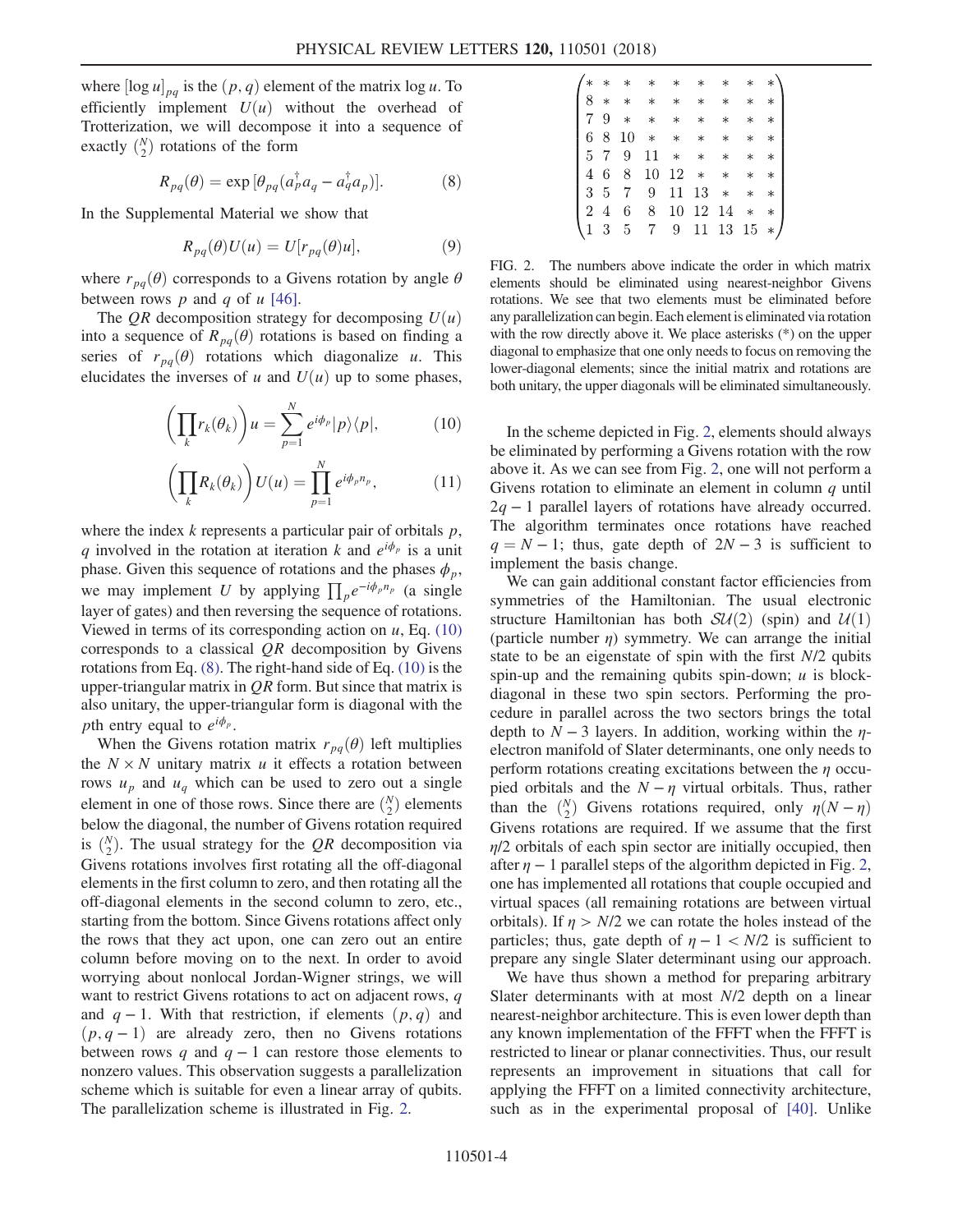implementations of the FFFT based on radix-2 decimation [\[40,44\]](#page-5-0), the state preparation described here is not limited to binary power system sizes.

Summary.—We have introduced approaches for both state preparation and time evolution of electronic structure Hamiltonians which execute in at most linear gate depth with linear connectivity. In the near term, both results raise the prospects of practical algorithms for nontrivial system sizes which meet the limitations of available hardware. Even within a fault-tolerant paradigm, both our state preparation and Trotterization procedures afford constant factor improvements over all prior approaches, including those requiring arbitrary connectivity. While we have argued for the optimality of our Trotter steps, proving a formal lower bound remains an open problem. Future work should numerically investigate the Trotter errors associated with these Trotter steps in the spirit of prior work on Gaussian bases [\[14,23\]](#page-4-5).

We thank Zhang Jiang, Sergio Boixo, Eddie Farhi, James McClain, Kevin Sung, and Guang Hao Low for helpful discussions. I. D. K. acknowledges partial support from the National Sciences and Engineering Research Council of Canada. A. A.-G. acknowledges the Army Research Office under Grant No. W911NF-15-1-0256. We thank contributors to the open source library OpenFermion [\[51\]](#page-5-7) which was used to verify some equations of this work.

<span id="page-4-1"></span><span id="page-4-0"></span>[\\*](#page-0-0) Corresponding author. gkc1000@gmail.com [†](#page-0-0) Corresponding author. ryanbabbush@gmail.com

- <span id="page-4-4"></span><span id="page-4-2"></span>[1] D. S. Abrams and S. Lloyd, [Phys. Rev. Lett.](https://doi.org/10.1103/PhysRevLett.79.2586) 79, 2586 [\(1997\).](https://doi.org/10.1103/PhysRevLett.79.2586)
- [2] G. Ortiz, J. Gubernatis, E. Knill, and R. Laflamme, [Phys.](https://doi.org/10.1103/PhysRevA.64.022319) Rev. A 64[, 022319 \(2001\)](https://doi.org/10.1103/PhysRevA.64.022319).
- [3] A. Aspuru-Guzik, A. D. Dutoi, P. J. Love, and M. Head-Gordon, Science 309[, 1704 \(2005\)](https://doi.org/10.1126/science.1113479).
- [4] I. Kassal, S. P. Jordan, P. J. Love, M. Mohseni, and A. Aspuru-Guzik, [Proc. Natl. Acad. Sci. U.S.A.](https://doi.org/10.1073/pnas.0808245105) 105, 18681 [\(2008\).](https://doi.org/10.1073/pnas.0808245105)
- [5] J. D. Whitfield, J. Biamonte, and A. Aspuru-Guzik, [Mol.](https://doi.org/10.1080/00268976.2011.552441) Phys. 109[, 735 \(2011\).](https://doi.org/10.1080/00268976.2011.552441)
- [6] L. Veis, J. Višák, T. Fleig, S. Knecht, T. Saue, L. Visscher, and J. Pittner, Phys. Rev. A 85[, 030304 \(2012\)](https://doi.org/10.1103/PhysRevA.85.030304).
- [7] J. T. Seeley, M. J. Richard, and P. J. Love, [J. Chem. Phys.](https://doi.org/10.1063/1.4768229) 137[, 224109 \(2012\).](https://doi.org/10.1063/1.4768229)
- [8] L. Veis and J. Pittner, J. Chem. Phys. **140**[, 214111 \(2014\).](https://doi.org/10.1063/1.4880755)
- [9] R. Babbush, P. J. Love, and A. Aspuru-Guzik, [Sci. Rep.](https://doi.org/10.1038/srep06603) 4, [6603 \(2014\)](https://doi.org/10.1038/srep06603).
- [10] D. Wecker, B. Bauer, B. K. Clark, M. B. Hastings, and M. Troyer, Phys. Rev. A 90[, 022305 \(2014\)](https://doi.org/10.1103/PhysRevA.90.022305).
- [11] M. B. Hastings, D. Wecker, B. Bauer, and M. Troyer, Quantum Inf. Comput. 15, 1 (2015).
- [12] N. Moll, A. Fuhrer, P. Staar, and I. Tavernelli, [J. Phys. A](https://doi.org/10.1088/1751-8113/49/29/295301) 49, [295301 \(2016\).](https://doi.org/10.1088/1751-8113/49/29/295301)
- [13] D. Poulin, M. B. Hastings, D. Wecker, N. Wiebe, A. C. Doberty, and M. Troyer, Quantum Inf. Comput. 15, 361 (2015).
- <span id="page-4-5"></span>[14] R. Babbush, J. McClean, D. Wecker, A. Aspuru-Guzik, and N. Wiebe, Phys. Rev. A 91[, 022311 \(2015\).](https://doi.org/10.1103/PhysRevA.91.022311)
- [15] J.D. Whitfield, V. Havlíček, and M. Troyer, [Phys. Rev. A](https://doi.org/10.1103/PhysRevA.94.030301) 94[, 030301\(R\) \(2016\)](https://doi.org/10.1103/PhysRevA.94.030301).
- [16] P.-L. Dallaire-Demers and F.K. Wilhelm, [Phys. Rev. A](https://doi.org/10.1103/PhysRevA.94.062304) 94, [062304 \(2016\).](https://doi.org/10.1103/PhysRevA.94.062304)
- [17] K. Sugisaki, S. Yamamoto, S. Nakazawa, K. Toyota, K. Sato, D. Shiomi, and T. Takui, [J. Phys. Chem. A](https://doi.org/10.1021/acs.jpca.6b04932) 120, 6459 [\(2016\).](https://doi.org/10.1021/acs.jpca.6b04932)
- [18] J. R. McClean, M. E. Schwartz, J. Carter, and W. A. de Jong, Phys. Rev. A 95[, 042308 \(2017\)](https://doi.org/10.1103/PhysRevA.95.042308).
- [19] B. Bauer, D. Wecker, A. J. Millis, M. B. Hastings, and M. Troyer, Phys. Rev. X 6[, 031045 \(2016\)](https://doi.org/10.1103/PhysRevX.6.031045).
- [20] R. Babbush, D. W. Berry, I. D. Kivlichan, A. Y. Wei, P. J. Love, and A. Aspuru-Guzik, [New J. Phys.](https://doi.org/10.1088/1367-2630/18/3/033032) 18, 033032  $(2016)$ .
- [21] J.R. McClean, J. Romero, R. Babbush, and A. Aspuru-Guzik, New J. Phys. 18[, 023023 \(2016\)](https://doi.org/10.1088/1367-2630/18/2/023023).
- [22] V. Havlíćek, M. Troyer, and J. D. Whitfield, [Phys. Rev. A](https://doi.org/10.1103/PhysRevA.95.032332) 95[, 032332 \(2017\).](https://doi.org/10.1103/PhysRevA.95.032332)
- [23] M. Reiher, N. Wiebe, K. M. Svore, D. Wecker, and M. Troyer, [Proc. Natl. Acad. Sci. U.S.A.](https://doi.org/10.1073/pnas.1619152114) 114, 7555 (2017).
- [24] F. Motzoi, M. P. Kaicher, and F. K. Wilhelm, [Phys. Rev.](https://doi.org/10.1103/PhysRevLett.119.160503) Lett. 119[, 160503 \(2017\)](https://doi.org/10.1103/PhysRevLett.119.160503).
- [25] S. Bravyi, J. M. Gambetta, A. Mezzacapo, and K. Temme, [arXiv:1701.08213.](http://arXiv.org/abs/1701.08213)
- [26] N. Rubin, R. Babbush, and J. McClean, [arXiv:1801.03524.](http://arXiv.org/abs/1801.03524)
- [27] M. Steudtner and S. Wehner, [arXiv:1712.07067.](http://arXiv.org/abs/1712.07067)
- [28] R. Babbush, D. W. Berry, I. D. Kivlichan, A. Y. Wei, P. J. Love, and A. Aspuru-Guzik, [Quantum Sci. Technol.](https://doi.org/10.1088/2058-9565/aa9463) 3, [015006 \(2018\).](https://doi.org/10.1088/2058-9565/aa9463)
- <span id="page-4-3"></span>[29] B. P. Lanyon, J. D. Whitfield, G. G. Gillett, M. E. Goggin, M. P. Almeida, I. Kassal, J. D. Biamonte, M. Mohseni, B. J. Powell, M. Barbieri, A. Aspuru-Guzik, and A. G. White, Nat. Chem. 2[, 106 \(2010\).](https://doi.org/10.1038/nchem.483)
- [30] J. Du, N. Xu, X. Peng, P. Wang, S. Wu, and D. Lu, [Phys.](https://doi.org/10.1103/PhysRevLett.104.030502) Rev. Lett. 104[, 030502 \(2010\).](https://doi.org/10.1103/PhysRevLett.104.030502)
- [31] A. Peruzzo, J. McClean, P. Shadbolt, M.-H. Yung, X.-Q. Zhou, P. J. Love, A. Aspuru-Guzik, and J. L. O'Brien, [Nat.](https://doi.org/10.1038/ncomms5213) Commun. 5[, 1 \(2014\)](https://doi.org/10.1038/ncomms5213).
- [32] Y. Wang, F. Dolde, J. Biamonte, R. Babbush, V. Bergholm, S. Yang, I. Jakobi, P. Neumann, A. Aspuru-Guzik, J. D. Whitfield, and J. Wrachtrup, ACS Nano 9[, 7769 \(2015\).](https://doi.org/10.1021/acsnano.5b01651)
- [33] R. Barends et al., [Nat. Commun.](https://doi.org/10.1038/ncomms8654) 6, 7654 (2015).
- [34] Y. Shen, X. Zhang, S. Zhang, J.-N. Zhang, M.-H. Yung, and K. Kim, Phys. Rev. A 95[, 020501\(R\) \(2017\).](https://doi.org/10.1103/PhysRevA.95.020501)
- [35] R. Santagati, J. Wang, A. Gentile, S. Paesani, N. Wiebe, J. McClean, S. Short, P. Shadbolt, D. Bonneau, J. Silverstone, D. Tew, X. Zhou, J. OBrien, and M. Thompson, [Sci. Adv.](https://doi.org/10.1126/sciadv.aap9646) 4, [eaap9646 \(2018\)](https://doi.org/10.1126/sciadv.aap9646).
- [36] P. J. J. O'Malley et al., Phys. Rev. X 6[, 031007 \(2016\).](https://doi.org/10.1103/PhysRevX.6.031007)
- [37] J. I. Colless, V. V. Ramasesh, D. Dahlen, M. S. Blok, J. R. McClean, J. Carter, W. A. de Jong, and I. Siddiqi, [Phys. Rev.](https://doi.org/10.1103/PhysRevX.8.011021) X 8[, 011021 \(2018\)](https://doi.org/10.1103/PhysRevX.8.011021).
- [38] A. Kandala, A. Mezzacapo, K. Temme, M. Takita, M. Brink, J. M. Chow, and J. M. Gambetta, [Nature \(London\)](https://doi.org/10.1038/nature23879) 549[, 242 \(2017\)](https://doi.org/10.1038/nature23879).